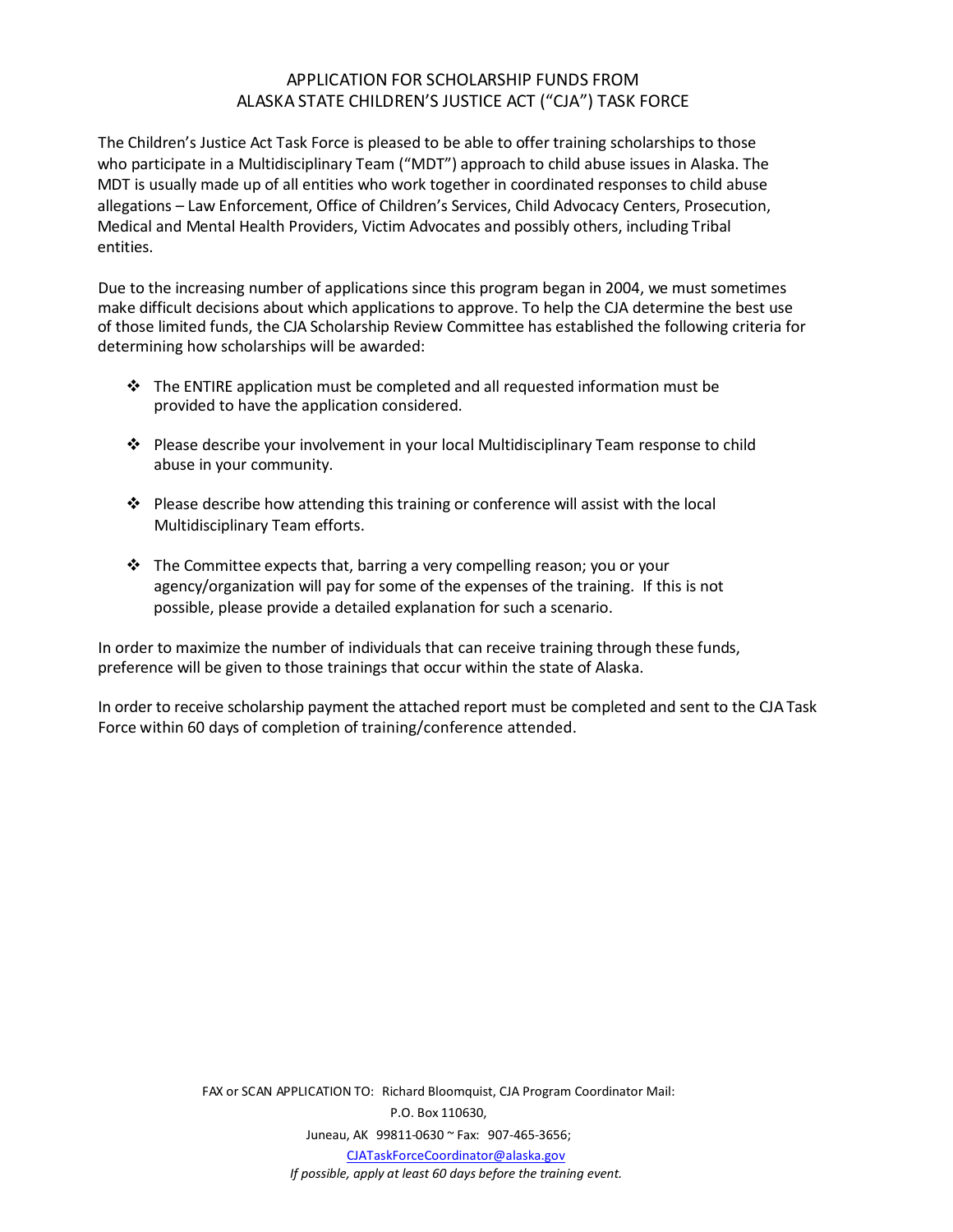## SCHOLARSHIP APPLICATION INSTRUCTIONS

(Please print the information below and provide requested documentation.)

| Name                                 |                                           |     | Title/position    |        |  |
|--------------------------------------|-------------------------------------------|-----|-------------------|--------|--|
| Representing (agency, organization)  |                                           |     |                   |        |  |
| Address                              |                                           |     |                   |        |  |
| Phone                                |                                           | Fax |                   | E-mail |  |
| <b>Title of Training</b>             |                                           |     |                   |        |  |
|                                      | Location of training                      |     |                   | Dates  |  |
| <b>Expected or Approximate Costs</b> |                                           |     |                   |        |  |
|                                      | Registration                              |     | Airfare           |        |  |
|                                      | Lodging                                   |     | Meals/Incidentals |        |  |
|                                      | <b>Total Cost</b>                         |     |                   |        |  |
|                                      | Amount my agency or other source will pay |     |                   |        |  |
|                                      | Amount Requested from CJATF               |     |                   |        |  |

Please attach the training agenda to your application along with a narrative that addresses the following items:

- How long you have been in this field and how long you intend to stay in child abuse work;
- The name of your supervisor including a statement of supervisor's support for your attending;
- How attending this training/conference will strengthen you in your role of responding to/addressing child abuse allegations;
- Why you need assistance or why your agency cannot pay;
- How this scholarship will improve your local MDT efforts and with understanding and improving your own community's interagency coordination;
- How you will share the information you learn at this event with others;
- Any other information pertinent to your request.

I certify the information on the foregoing application is true and correct. I agree to comply with all reporting and record keeping requirements set out by the Department of Health and Social Services for expenses that will be covered by the scholarship if my request for a scholarship is approved.

| Applicant signature                             | Date                |  |  |
|-------------------------------------------------|---------------------|--|--|
| For CJA Task Force Only:                        |                     |  |  |
| Scholarship committee decision: $\Box$ approved | $\Box$ not approved |  |  |
| Scholarship committee member/s:                 |                     |  |  |
| Date                                            |                     |  |  |